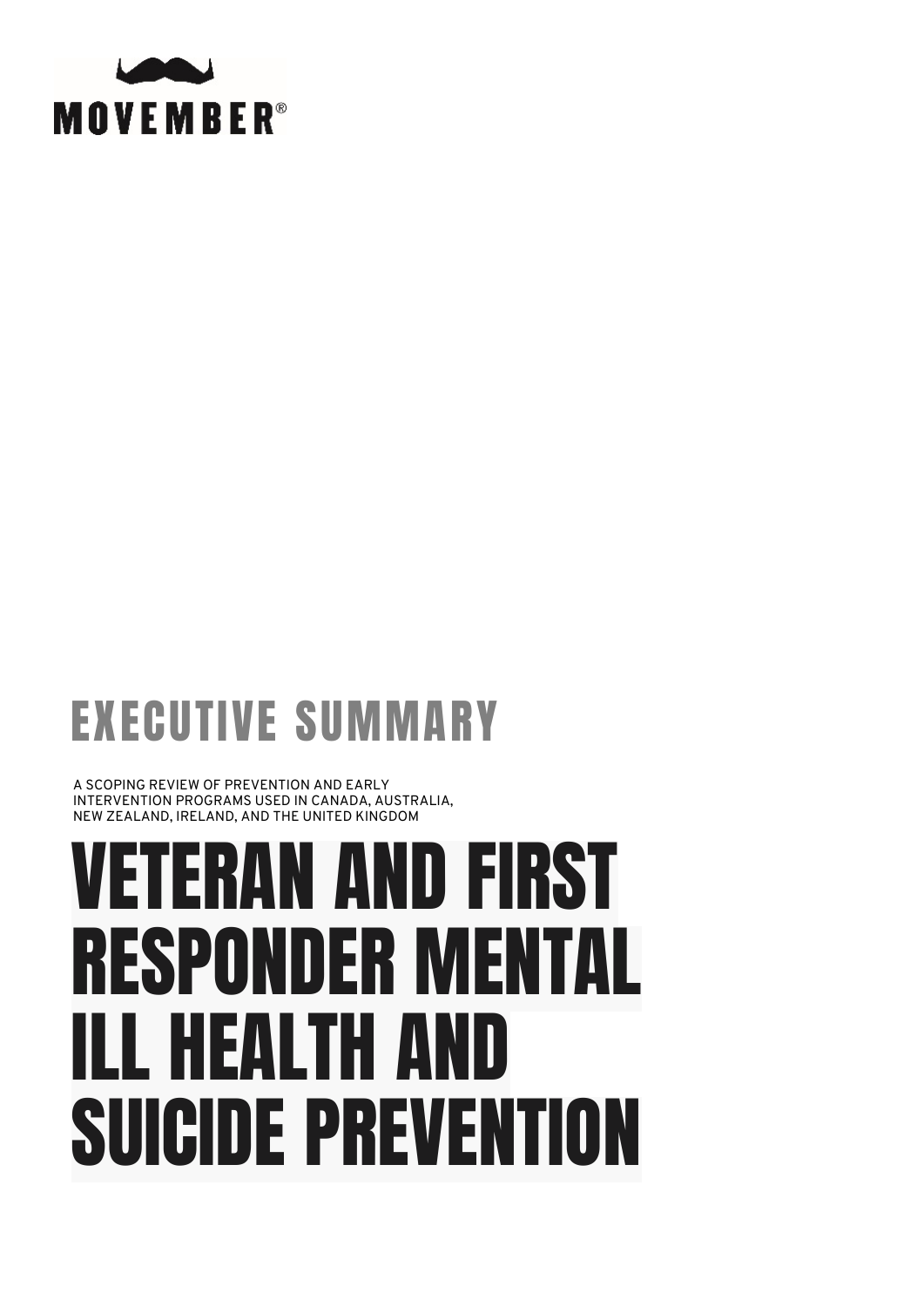

Veteran and First Responder Mental Ill Health and Suicide Prevention: A Scoping Review of Prevention and Early Intervention Programs Used in Canada, Australia, New Zealand, Ireland, and the United Kingdom

© Copyright by Dr. Donald McCreary, 2019.

All rights reserved

Contact Information:

Dr. Donald McCreary British Columbia, Canada Email: McCrearyScientific@gmail.com

The author of this report is Dr Donald McCreary, who was contracted and paid by the Movember Foundation. The creation of this report was also supported via in-kind research assistance by the Canadian Institute for Public Safety Research and Treatment..

How to cite this report:

McCreary, D. R. (2019, August). Veteran and first responder mental ill health and suicide prevention: A scoping review of prevention and early intervention programs used in Canada, Australia, New Zealand, Ireland, and the United Kingdom. British Columbia, Canada: Donald McCreary Scientific Consulting.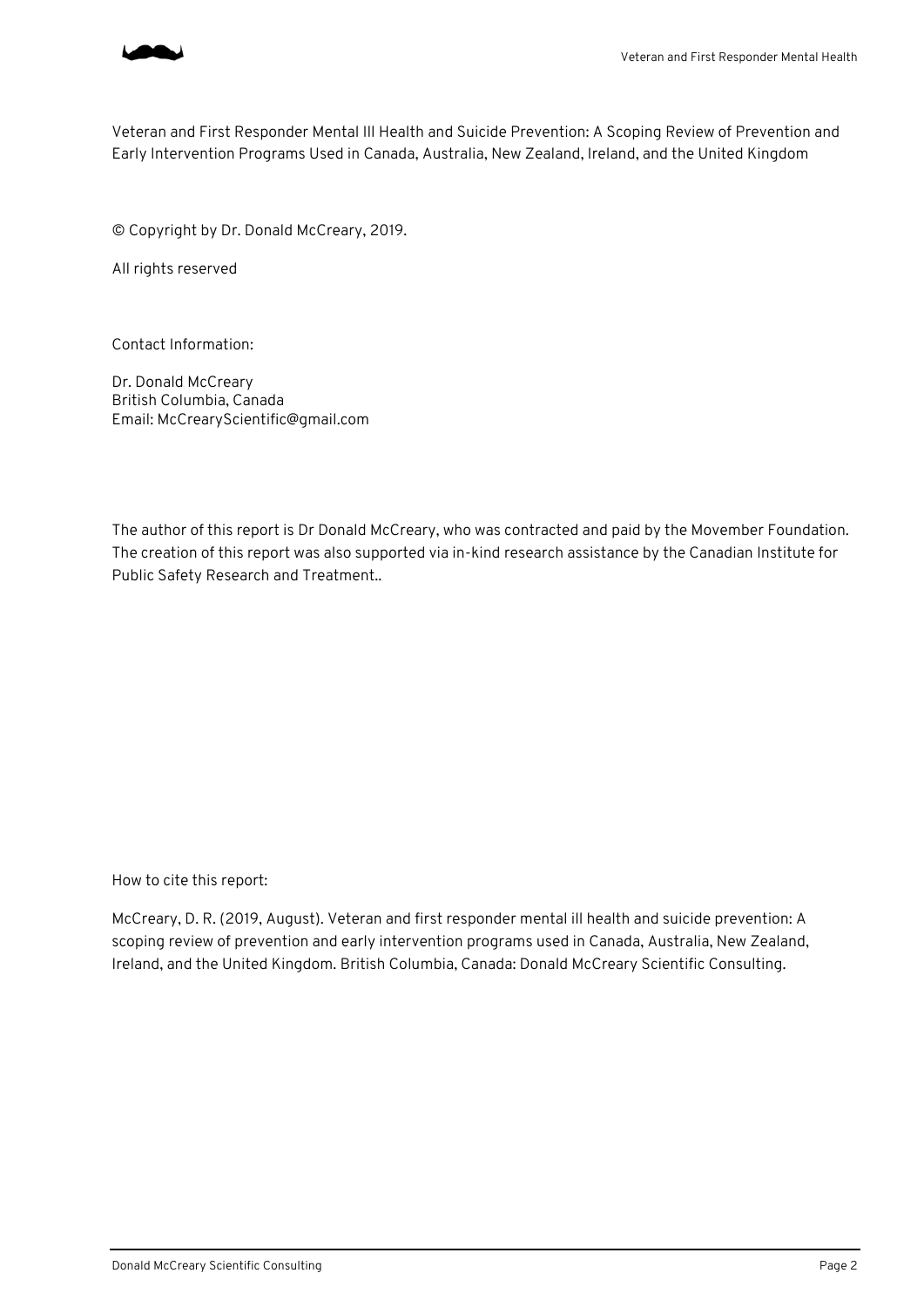

## **A C K N O W L E D G E M E N T S**

I would like to take this opportunity to thank the many people who helped with this report.

#### **FROM THE MOVEMBER FOUNDATION**

Susan Todd

Paul Villanti

Brendan Maher

Ivy Lim-Carter

#### **FROM THE CANADIAN INSTITUTE FOR PUBLIC SAFETY RESEARCH AND TREATMENT**

Dr. Nick Carleton

- Dr. Ronald Camp
- Dr. Greg Anderson
- Andreanne Angehrn
- Robyn Shields

#### **THE SUBJECT MATTER EXPERTS**

#### Canada

Dr. Heidi Cramm (Queen's University)

- Dr. Elizabeth Donnelly (University of Windsor)
- Dr. Deniz Fikretoglu (Department of National Defence)

Louis-Francis Fortin (Service de Police de la Ville de Montréal)

Gaynor Jackson (Former CEO, Military Family Resource Centre, Esquimalt, BC)

- Dr. Renee MacPhee (Wilfrid Laurier University)
- Dr. David Pedlar (Canadian Institute of Military & Veteran Health Research)

Steve Schnitzer (Police Academy, Justice Institute of BC)

Dr. Duncan Shields (Clinical Psychologist)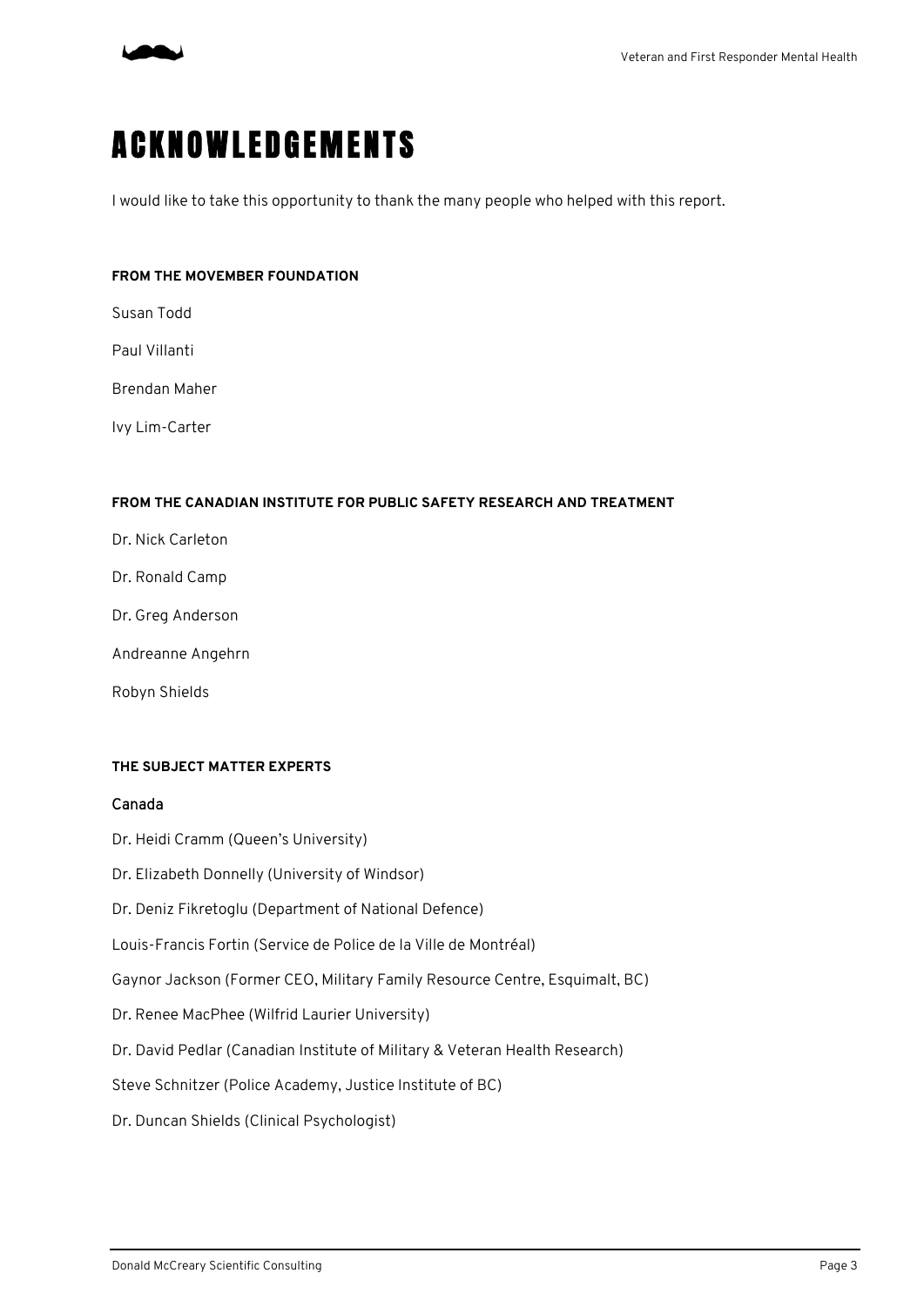

#### Australia

Prof. Paula Brough (Griffiths University) Prof. Tony LaMontagne (Deakin University) Dr. Angela Martin (University of Tasmania) Belinda Neil (Fearless) Dr. Kathryn Page (Deakin University) Irina Tchernitskaia (Country Fire Authority) Assoc. Prof. Tony Walker (Ambulance Victoria) Victoria Police, Health, Safety, & Wellbeing Division

#### New Zealand

Alison Barnes (Fire and Emergency Service NZ) Dr. David McBride (University of Otago) Barry Taylor (Taylor Made Consulting)

#### Ireland

Mark Reddy (Psychologist) Brian Gilbert (Sub Officer, Dublin Fire Brigade)

#### United Kingdom

Dr. Fiona Bell (Yorkshire Ambulance Service, NHS Trust) Prof. Neil Greenberg (King's College, London) Dr. Ian Hesketh (College of Policing/National Police Wellbeing Service)

#### **ADDITIONAL THANKS**

Dr. Peter Shipley, Ontario Provincial Police College

Dr. Stephanie Hodson, Australian Department of Veterans Affairs/Open Arms – Veterans & Families Counseling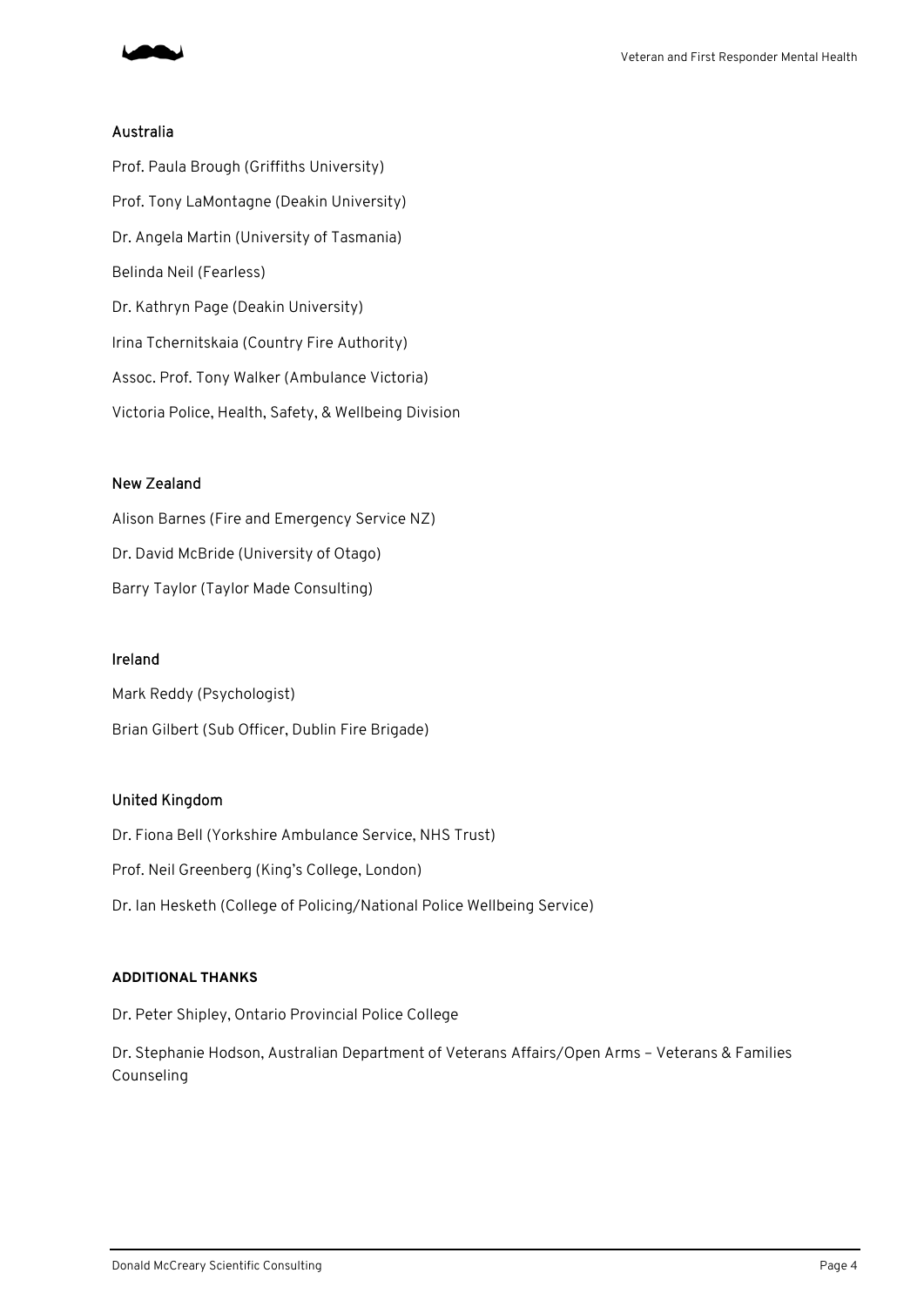

### FORWARD

Movember is one of the leading international philanthropic funders of suicide prevention and mental health early intervention initiatives. Since 2006 we have invested in innovative and evidence-based early intervention and prevention programs that work well for men.

In the countries Movember works in, three out of four suicides are men, and we are keenly aware of the need to significantly strengthen investment in gender sensitive approaches that will prevent so many men dying too young.

Our approach has been to build evidence of what works to keep men and boys mentally healthy and encourages them to take preventative action early, especially during tough times.

While the issues are complex and there are no simple solutions, we have seen great promise in many of the programs we have trialled.

Movember is now supporting the national and international scaling of initiatives targeting young men and adolescent boys, indigenous men, fathers and socially isolated men. We have also supported a number of programs addressing the needs of veterans and first responders.

In 2018, in partnership with Distinguished Gentlemen's Ride (DGR), Movember prioritised further investment in prevention and early intervention initiatives targeting these communities.

To inform our future direction, we commissioned Dr Donald McCreary to undertake a review of the available evidence for research in this area.

Having worked closely with the first responders and veteran communities over the past decade, we know that there is a strong commitment across the sector to tackle the challenges around the current lack of evidence for what works for these groups.

Movember, in partnership with DGR, now plans to invest in collaborative efforts with the veterans and first responders communities in order to build the evidence of the most promising initiatives and then mobilise the adoption of these efforts internationally.

As a global funder Movember is uniquely placed to support these efforts and ensure that men are supported to lead healthier, happier and longer lives.

We hope that this report will also inspire other mental health funders to collaborate alongside us in order to achieve the best outcomes for men.

Rai Wilsh.

Paul Villanti Executive Director Programs Movember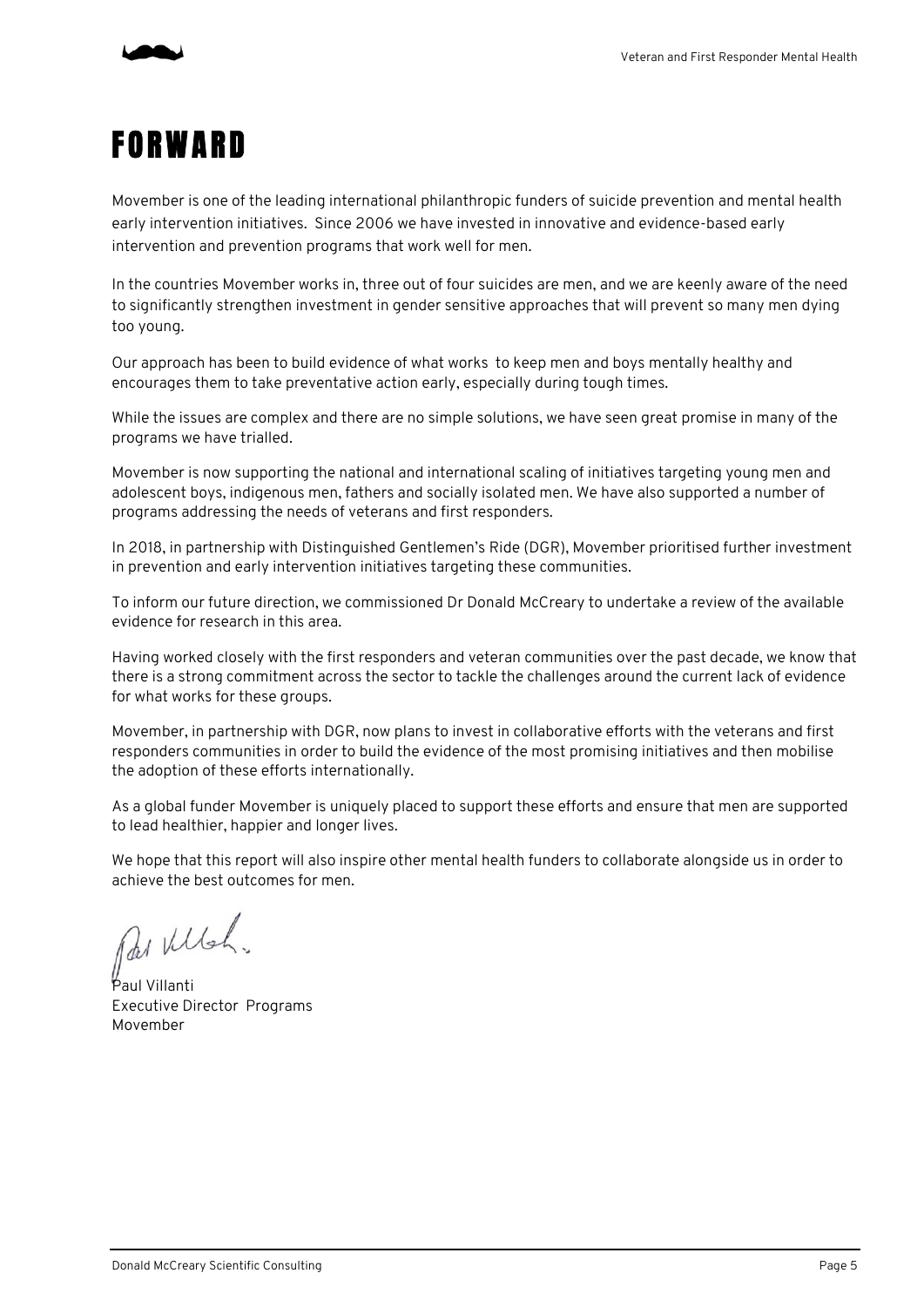

## EXECUTIVE SUMMARY

There is growing evidence suggesting that, compared to those in the general population, military veterans and first responders are at greater risk for both mental ill health and suicide ideation/completion. The first responder community, especially, has begun to address these concerns by developing or implementing various mental ill health/suicide prevention and early intervention programs. However, what are these programs and, perhaps more importantly, what is the evidence supporting their effectiveness?

With that in mind, the overall goals of this scoping review are as follows:

- 1. Identify the general types of mental ill health prevention, mental ill health early intervention, and suicide prevention programs used by first responder (i.e., police, firefighter, and paramedic/emergency medical technician/ambulance) and military veteran communities in Canada, Australia, New Zealand, Ireland, and the United Kingdom.
- 2. Identify similar programs aimed at the families of first responders and military veterans in the same regions.
- 3. Once the main program types are identified, conduct a review of the available evidence supporting their effectiveness.
- 4. Summarize the available evidence, identifying some potentially promising programs for both employees and families.
- 5. Identify potential gaps in the first responder and military veteran (including families) mental ill health prevention, suicide prevention, and early intervention program spaces.

#### **APPROACH**

To address these goals, a three-pronged approach was taken. The first approach was to identify the existing scientific research supporting prevention and early intervention programs, both in the general workforce (where applicable) and in veteran and first responder organizations. This will provide an understanding of the current level of known evidence about the existing programs. The second approach was to identify and interview a series of Subject Matter Experts (SMEs) in each country. The information gathered here will help identify the types of programs being used, some specific programs in use, whether organizations are collecting robust evidence of program validity, and SME's perceived gaps in the available knowledge. The third approach was to explore Google and three social media sites (LinkedIn, Twitter, and Facebook) to find additional program information. It is important to note that these types of programs are occurring within the context of evolving national guidelines or standards that promote the identification and management of psychological health and safety in the workplace. As such, these types of guidelines or standards also were reviewed.

#### **FINDINGS**

Before conducting the review, I first reviewed each country's national standards or guidelines for managing psychological safety in the workplace. These guidelines are evidence-based, highlighting the importance of several types of organizational barriers as causes of poor psychological health in the workplace. Three out of five countries have official guidelines, and they are mandatory to follow in countries that are part of the European Union (i.e., both Ireland and the UK, as of this writing). Canada has a general set of guidelines and a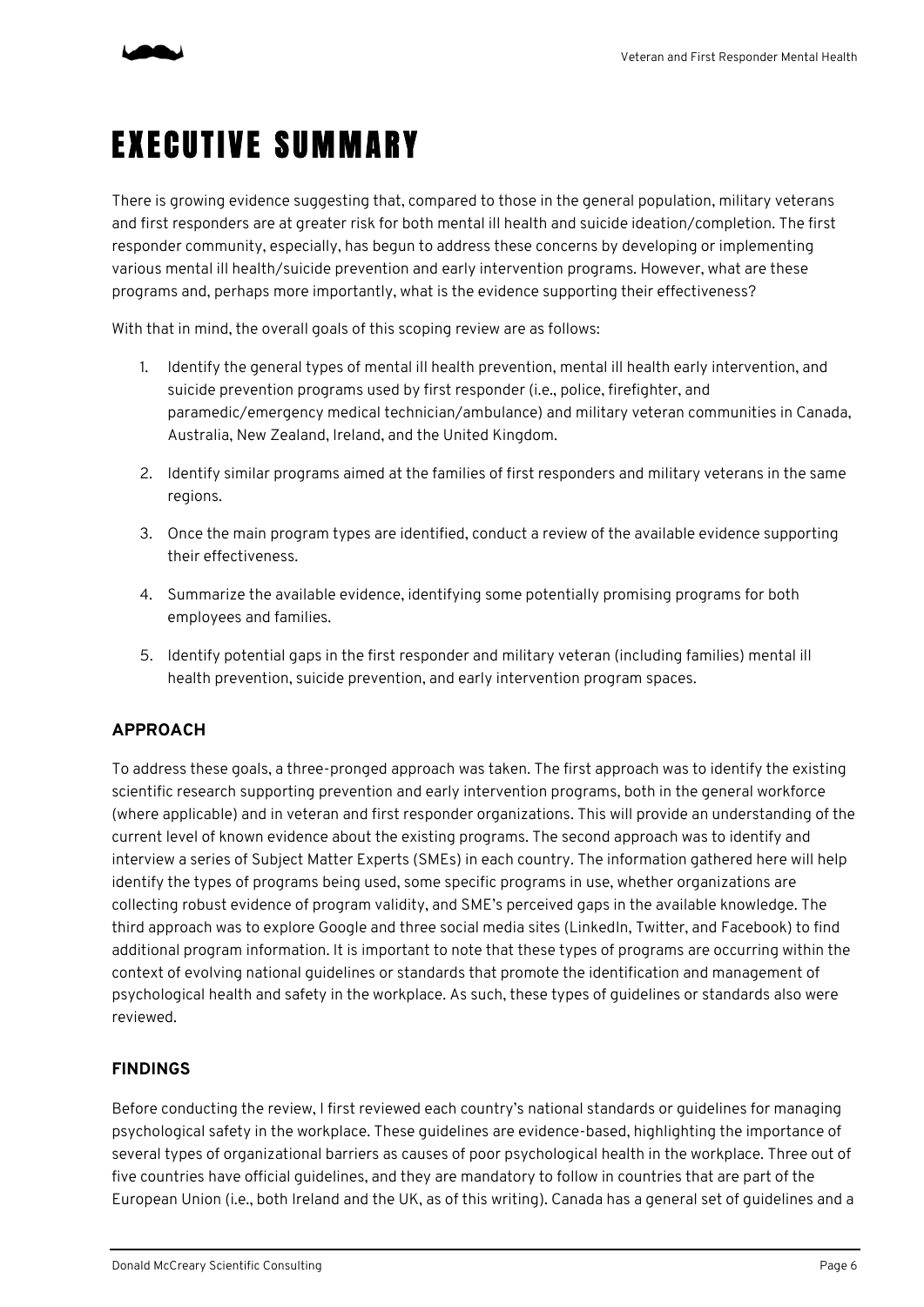

newer set specifically designed for paramedic organizations. Safe Work Australia recently released similar guidelines but, although they are an official government body, their guidelines appear to be neither official nor mandatory.

My review of the scientific literature examining the effectiveness of workplace mental ill health prevention programs revealed that, whether in the general workforce or in first responder communities, there is little evidence of overall effectiveness when it comes to psychoeducation and skills-based programming. When programs do improve the mental health of those taking them, the effects tend to be small and diminish over time. The program most commonly used by first responders, the Road to Mental Readiness, has no evidence supporting its ability to reduce mental health symptoms over time. Furthermore, the evidence for its ability to reduce stigma is mixed. The one type of program showing potential at improving mental health is based on the mindfulness concept. Mindfulness-based interventions appear to provide a moderate improvement in mental health, but there still needs to be a lot of research done to be sure they are being implemented effectively in the workplace and evaluated more rigorously, especially as there is evidence that poorly developed and implemented programs can cause harm. There was no evidence, at least at this stage of the review, of any mental ill health prevention programs directed towards veterans, though transition to civilian life was highlighted as a potential program focus area.

Evidence for the effectiveness of early intervention programs in first responders was mostly derived from the 2016 review by Beshai and Carleton, and supported by similar findings and guidelines from the UK's National Institute for Clinical Excellence (NICE, 2005; 2018) when it comes to preventing PTSD after trauma exposure in the general population. Beshai and Carleton identified 14 early intervention approaches to reducing mental ill health in first responders and reviewed the evidence supporting each. Their review paper noted that, when evidence existed, it tended to have a small effect size (i.e., not overly meaningful). The two NICE guidelines noted the poor quality of the research evidence and, in their most recent review (NICE, 2018) suggest that early interventions should not be used for the purpose of reducing future symptoms of PTSD. A recent paper by Richins et al. (2019), however, suggests there might be some nuance that the NICE guidelines do not address. I highlighted three early intervention programs that might show future promise.

For suicide prevention programs, the existing evidence is mixed. There are some programs that have shown evidence of effectiveness in some contexts, but not others. However, it is important to note that most workplace suicide prevention programs are not evaluated for effectiveness (Milner et al., 2015; Milner & LaMontagne, 2018a; Milner & LaMontagne, 2018b). Thus there are no systematic reviews and meta-analyses to rely on here. This is problematic because single studies tell users very little about the extent to which a program can be effectively translated from one workplace to another. It also tells users little about the magnitude of the findings and what elements of the program may be most important. As Milner and LaMontagne (2018b) noted:

"It is also significant that there is close to a complete lack of systematic research on workplace suicide prevention activities. This point not only refers to the limited number of evaluated studies in the area (as seen in our review, only a handful of interventions had published evidence of effectiveness) but also to the fact that workplace suicide prevention efforts should (if appropriate) be aligned with current "best practice" in workplace mental health more generally ... Each of these guidelines advocates preventive (e.g., improvement of working conditions) as well as reactive (e.g., addressing mental health problems as they arise the workplace context) measures." (p. 69)

The SME interviews revealed a lot of concern about the lack of evidence for existing programs and the lack of sharing of information about who is doing what and what evidence they are finding to support their programs. A total of 25 SMEs participated. The SMEs identified 12 types of mental ill health prevention programs, 11 types of mental ill health early intervention programs, and 5 types of suicide prevention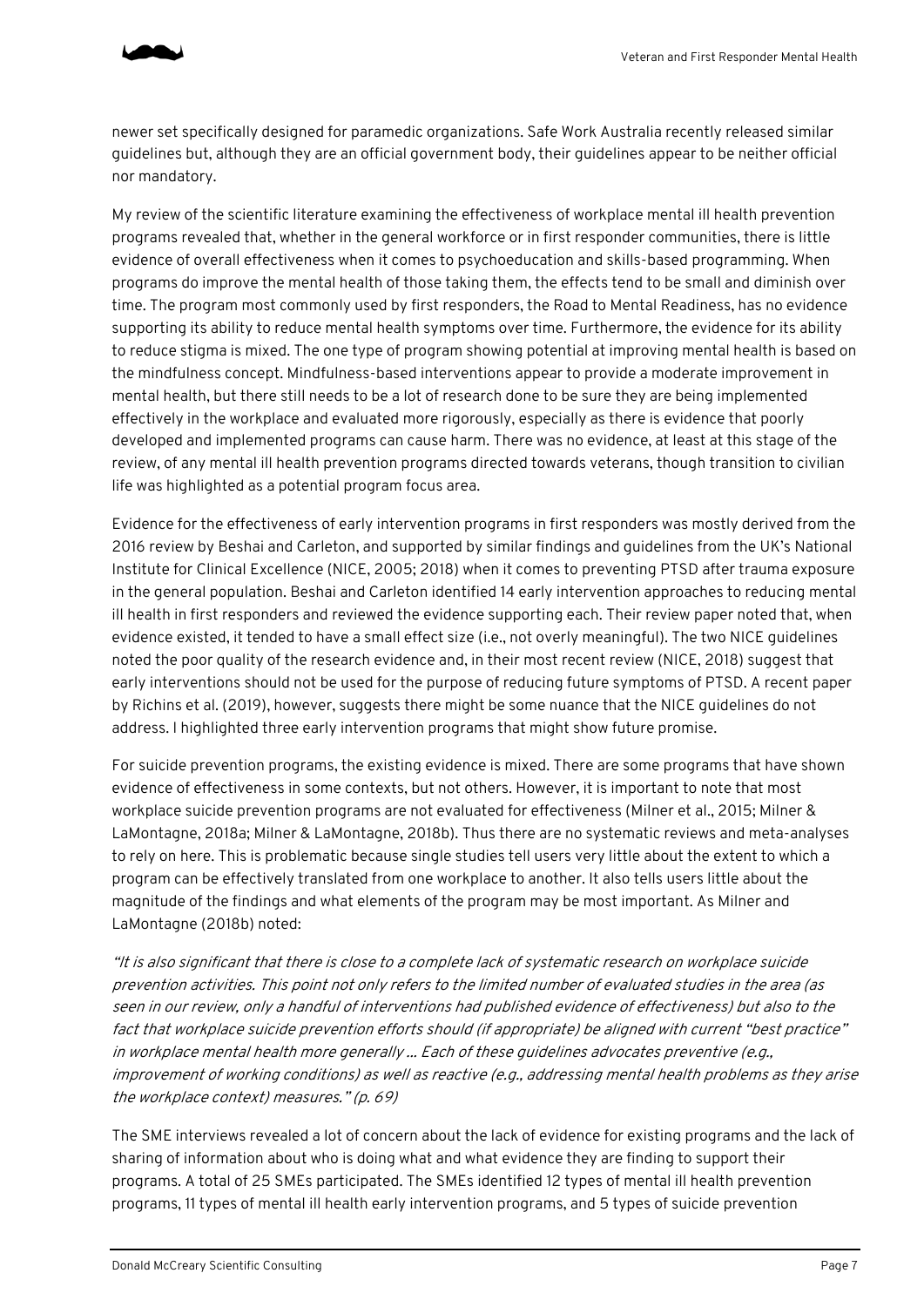

programs. Most of those programs were aimed at the veterans and first responders themselves, with only 2 types of programs being directed towards families.

When my discussions with the SMEs were reviewed, a total of 6 themes emerged. They are:

- Theme 1: There Are No Validated Mental Ill Health Prevention Programs Available
- Theme 2: Everyone Appears to be Working on Their Own
- Theme 3: Organizations are Trying to Find a Balance Between Doing the Job and Protecting their People
- Theme 4: No One Seems to be Aware of the Evidence Limitations for Early Intervention Programs
- Theme 5: No One is Applying a Gendered Lens to the Programs they Develop and Implement
- Theme 6: There May be Cohort Differences in Mental Health Prevention Expectations

The reviews of Google, LinkedIn, Twitter, and Facebook identified several potential programs. Some of these had been previously identified by the SMEs, while others were new to the review. I was able to identify additional programs in all countries, except Ireland, where there seems to be a relative lack of focus on mental ill health prevention in first responders and veterans. Most additional programs were found in Canada or Australia and most of these programs appear to be focused on psychoeducation (especially website portals and phone apps), with some programs focusing on training. Finally, some programs were run by charities or not-for-profit organizations, rather than first responder organizations or governmental departments.

As part of the internet and social media review portion of this report, it became apparent that there needed to be guidelines to help define what is, and what is not, a program. Based on the inclusion and exclusion criteria from many of the systematic reviews and meta-analyses utilized in Chapter 2, I devised the following criteria:

#### Inclusion criteria (i.e., what a program is):

- A formal mental ill health- or suicide-focused prevention/early intervention program has a purposebuilt curriculum that is designed to be taught or given to others, and then implemented by the learners. Potential sub-elements may include the following:
	- o It may or may not have support tools (e.g., apps, other web-based tools, pocket cards, books, peer support) built into the program;
	- o It may be a one-off training session or it may need regular, ongoing maintenance sessions, but this distinction needs to be made clear in the program design and implementation;
	- o Ideally, there should be an emphasis on program fidelity, in order to control for instructorbased effects (i.e., it should work equally well across all instructors who implement the program as instructed); all instructors must follow the same implementation approach, with nothing added or subtracted.
- It will be based on accepted scientific principles and mechanisms (e.g., cognitive behavior therapy, psychoeducation). If those scientific principles or mechanisms are being used in any way that is different from the original, supporting efficacy or effectiveness data (e.g., using clinical intervention procedures, such as diaphragmatic breathing, in a prevention approach), that program cannot be termed evidence-based until a proper evaluation is conducted.
- There will be specific outcomes built into the program (e.g., reduction in mental health symptoms), such that efficacy and effectiveness are measurable. In other words, there must be a way to determine that the program does what it says it is supposed to do.
- Peer support programs are often a common approach to mental health risks in high stress workplaces, or workplaces with the potential for traumatic experiences. These types of programs attempt to connect someone undergoing a potential mental health problem with someone who can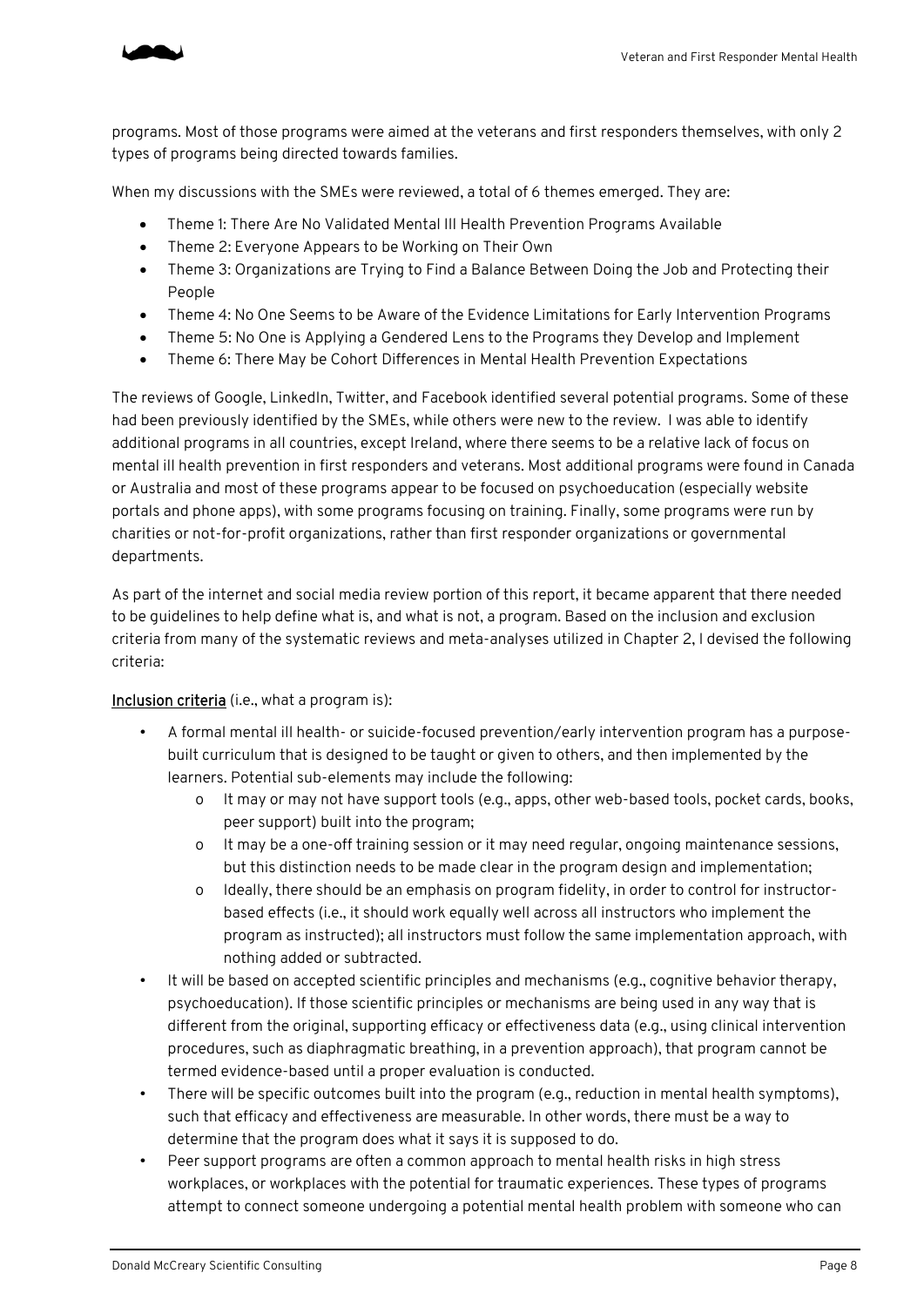

help. That person may or may not have lived experience in the area. The peer will act as a social support mechanism, and potentially as a connection to local health resources. These types of programs will be included only under certain conditions:

- o The peers must come from the same occupational grouping as the person experiencing problems;
- o The following elements must be included in the program: (1) there must be training provided to the peer support providers (e.g., Mental Health First Aid); (2) the roles of the peer-mentee relationship must be clearly defined; (3) there must be appropriate, clearly stated goals for the program (e.g., a reduction in mental health symptoms); and (4) those goals must be testable in order to determine if the program does what it says it is supposed to do;
- o There must be adequate support from mental health professionals.

Exclusion criteria (i.e., what a program is not):

- Motivational speakers are not delivering programs.
- Informal, one-off sessions by a person or persons with lived experience are not programs.
- When the foundations of what is being presented are not based on scientific principles or mechanisms, it is not a program.
- When what is being taught or presented is neither designed nor implemented in a way that can test whether the appropriate outcomes are being achieved, they are not programs.

#### **IDENTIFIED GAPS**

The literature review and SME interviews revealed a wide range of gaps in our existing knowledge of mental ill health prevention/early intervention and suicide prevention programs directed at first responders, veterans, and their families.

The review of the academic and grey elements of the scientific literature (Chapter 2) identified 12 gaps:

- Gap 1: A Lack of High Quality Prevalence Data
- Gap 2: An Overly Restrictive Focus on Potentially Traumatic Events in Veteran and First Responder Research
- Gap 3: An Overly Restrictive Focus on PTSD in Veteran and First Responder Research
- Gap 4: A Lack of Sufficient Evidence Supporting Ongoing Programs
- Gap 5: An Over-Reliance on Individually-Oriented Prevention Programming
- Gap 6: Programs are Implemented Without an Appropriate Understanding of Behavior Change
- Gap 7: Relative Lack of Focus on Veterans, Especially Those Most At-Risk
- Gap 8: Relative Lack of Focus on Families, Especially Those Most At-Risk
- Gap 9: Programs that Assess the Processes or Intermediate Outcomes, But Not the Desired Outcomes
- Gap 10: Programs are Implemented Without Proper Fidelity
- Gap 11: A Lack of High Quality Evidence for the Effectiveness of Suicide Prevention Programs
- Gap 12: Prevention and Early Intervention Programs Have Not Applied a Gendered Lens

The SME interviews (Chapter 3) identified 6 gaps:

- Gap 1: We Don't Know What's Effective
- Gap 2: There's Too Much Focus on PTSD
- Gap 3: There's Too Much Focus on Individual Resilience, as Opposed to the Organizational Barriers to Well-Being
- Gap 4: We Need to Focus More on Transitions (Recruitment, Retirement) Along With Everything in Between